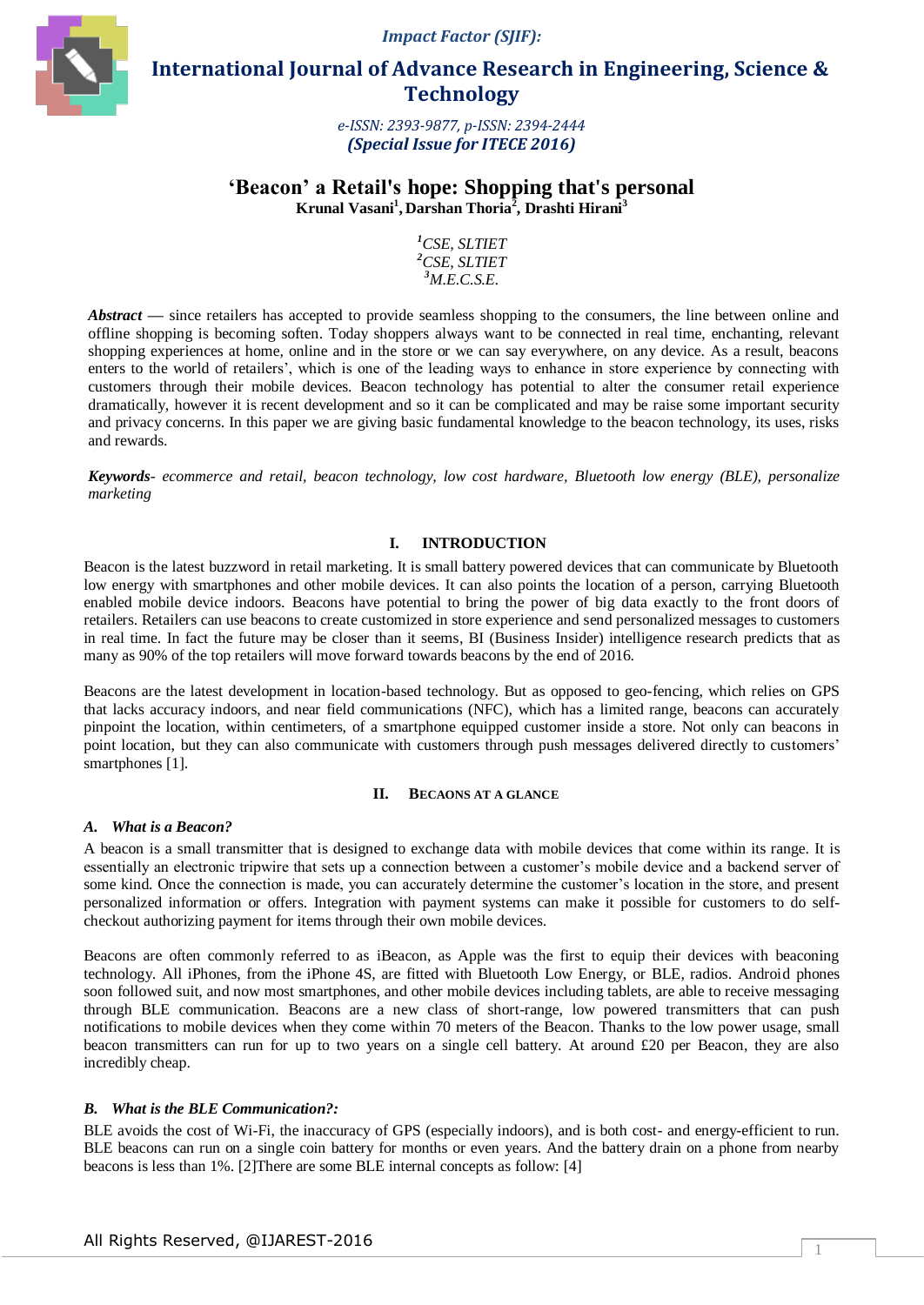- **1. Peripherals and Centrals** : The BLE standard defines two types of devices a Peripheral device, which is assumed to be a lowpower device that exposes state or information, and a Central device. The Central is usually either a powered device, or one with significantly greater processing capability and a rechargeable battery, e.g. a phone or tablet. Unlike classic Bluetooth, the Peripheral and Central are very asymmetric in their resource needs, with the standard being designed to minimize the complexity, power requirements and costs of the Peripheral. In most cases, a Peripheral device spends the majority of its life asleep, only waking when it needs to send data.
- **2. Scanners and Advertisers** : Advertising is the first thing that BLE devices do when they"re turned on. A peripheral uses advertising packets to broadcast information that any other BLE device within range can hear. To listen to these, Central devices implement a Scanner mode, in which they listen for these advertisements. Both devices move from an idle state to that of either an advertiser or a scanner. The BLE standard divides the 2.4GHz spectrum into thirty-nine 2.0 MHz wide channels. Thirty-six of these are reserved for data, only used by devices that have paired with each other. The remaining three channels are used for advertisements. These three channels were specifically chosen to avoid the main channels used by Wi-Fi access points, to minimize interference. When a peripheral wants to broadcast, it starts an advertising event, where the same packet of information is transmitted sequentially on each of the three advertising channels. Devices operating as scanners will detect one of these, and pass the information it contains to the higher level protocol stack and application.
- **3. Advertising Packets** : This is where we get to the value of the specification, at least as far as location and advertising is concerned. Although the primary aim of advertising packets within the specification is to allow for the discovery of devices and make a secure connection, they also permit small amounts of data to be transmitted for any other device to hear. There are four different types of advertising packets defined, of which three are of interest. These are:
	- *Non-connectable Advertising,* where a device transmits a string of data, but will not respond to any request and cannot make a connection. This is the most common mode for beacons and can be implemented using only a transmitter, with no receiver.
	- *Discoverable Advertising* is similar, but a scanning device can request more information. This option allows a second packet of data to be sent to an application without the need to make a connection. Discoverable advertising provides the ability to request more data. Although potentially useful, most beacons would send information in a non-connectable advertisement packet directing a central device to access further information from a secondary source, such as a website accessible via a cellular or Wi-Fi link. Discoverable advertising cannot be used to initiate a connection.
	- *General Advertising*, where, in addition to the options above, a scanner can request that the beacon make a connection, which may be short term or permanent.
	- *Directed Advertising*, which is used to quickly re-establish a previously negotiated connection. This is not relevant to beacons, and is not currently supported in iOS7.



### *C. How Beacon Works? :*

*Fig: 1 Beacon Work Model [5]*

All Rights Reserved, @IJAREST-2016 2 Most beacons transmit signals using Wi-Fi, Bluetooth Low Energy (BLE) or RFID. When a customer comes within range of a beacon, their mobile device can detect the beacon's signal and send a query. The beacon responds by sending back an invitation to the mobile device to establish communication. In a retail setting, the beacon might ask if the user wants to receive "in-store notifications." If the user accepts, an app is installed and the store can use it to send special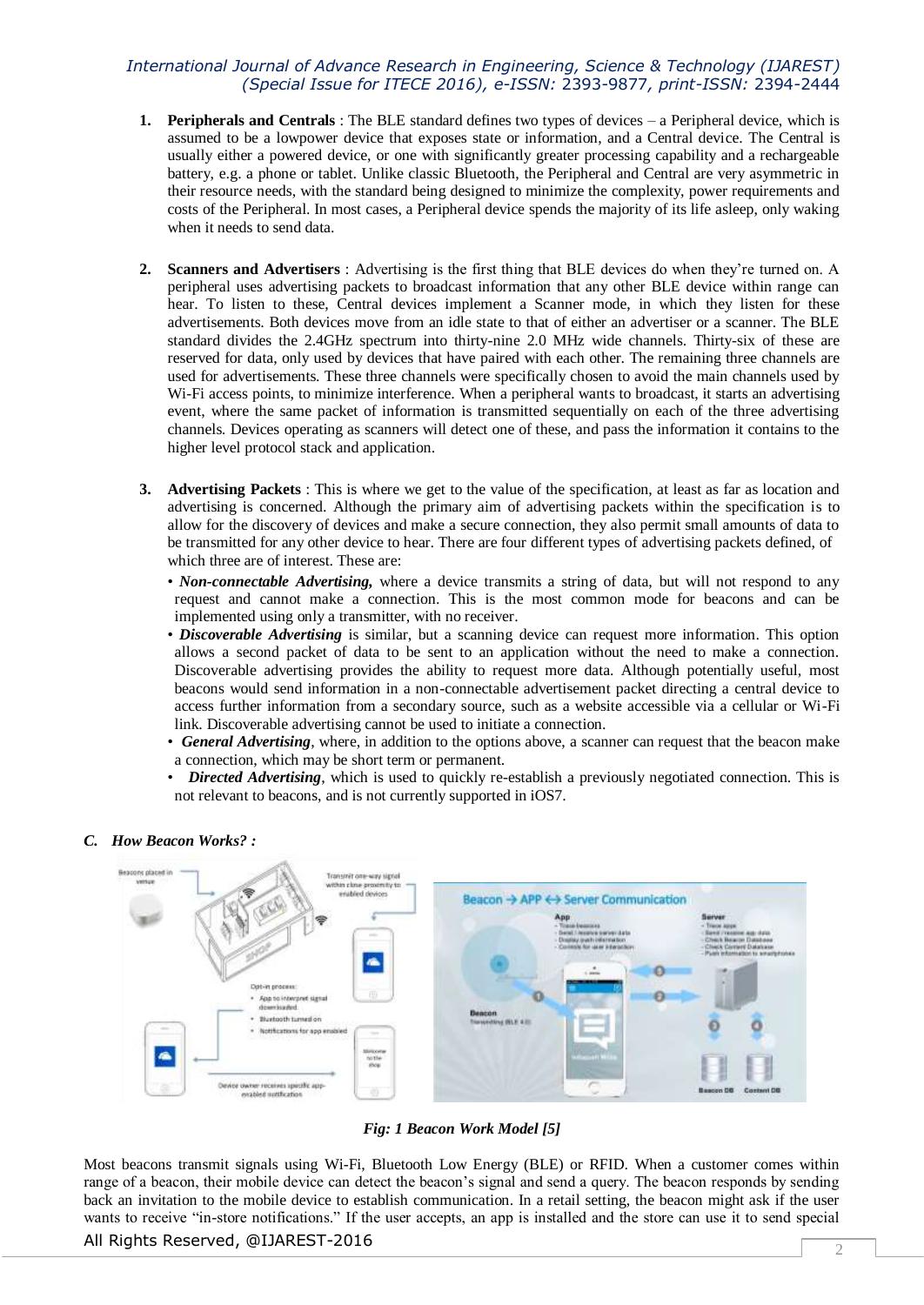offers, coupons, or offer other services. The beacon uses signal strength to determine location, so offers can be relevant to your exact location in the store. Most new Android and Windows phones support BLE. Apple first put a BLE radio in the iPhone 4S, and has since added the capability to the iPad, iPad mini, and iPod Touch. [7]

### *D. Beacons Working Strategies :[5][8]*

- **1. Mobile Proximity Marketing** : As shoppers browse through stores, they can be sent messages from the beacons that are closest to them. For example, as a shopper enters the footwear section of a store, the local beacon could share shoe-related special offers, interesting facts, targeted promotions and more. As the customer moves to a different location, a new beacon in the area will alert the customer to offers on products they"re now close to. Using mobile beacon technology, customers can be contacted and kept informed while in-store to enrich their experience.
- **2. Micro Location and User Targeting** : Retailers can use micro-location information in a variety of ways. In some instancesa retailer may just want to know traffic patterns in the store. When customers enter the store, how many turn left and how many turn right? The information can be used to determine the best placement for endof-aisle displays and promotions. Knowing a customer"s exact location also enables the retailer to deliver information that is relevant to them at that precise moment and context. This targeting can go well beyond simple proximity marketing. By tracking a consumer's behavior, interests and location patterns within a store, we can obtain a clearer picture of the individual. Not only do we know what they purchase, but we know what interests them judging by how long they stay in a section, and we can identify the factors triggering a purchase. The information collected can then be analyzed for a truly personalized, relevant and engaging in-store experience.
- **3. Indoor Mapping** : With micro-location targeting, you can help customers navigate big stores and shopping centers. A beacon at the entrance to a large department store could welcome the customer, direct them to the department they"re interested in, and then help them find a register when it"s time to check out. In a shopping mall, beacons and mobile apps could be a huge improvement over the few, scattered, hard-to-find mall maps, and give retailers opportunities to push special offers and notifications.
- **4. Tracking with Business Intelligenece** : The most controversial but also the most common use case of Wifi beacons today is using the data collected by the Wifi hotspots for business intelligence in retail. Without users giving permission, the owner of the Wifi nodes can use them to answer questions like:
	- How many people walk by a given location each day?
	- What are the busiest hours throughout the day/week?
	- How long is the average person spending inside the venue/location?
	- Where in the store are people spending most of their time?

This can be used for everything from choosing locations and planning store layouts to understanding who the customers are and using those insights to come up with new sales strategies. With user opt-in, the data becomes even more accurate and valuable.

### *E. Technical Approaches :*

There are three basic approaches independent of the technology (Wi-Fi or BLE):

- **1. Device Based**: This is the most common approach for an outdoor location or to at least locate the building where you are, as it can easily be implemented without permission/support from the network.
- **2. Infrastructure Based**: This uses the existing Wifi infrastructure if supported or dedicated Wifi or Bluetooth nodes.
- **3. Hybrid (Device & Infrastructure):** Combines all available location information from Wifi, Bluetooth, GPS, sensors, etc.

There is no one size fits all. The requirements for indoor positioning and customer engagement need to be assessed in each case before a recommendation can be given. Even if BLE beacons are the hottest trend right now, Wi-Fi can often fulfill the same requirements cheaper and more easily.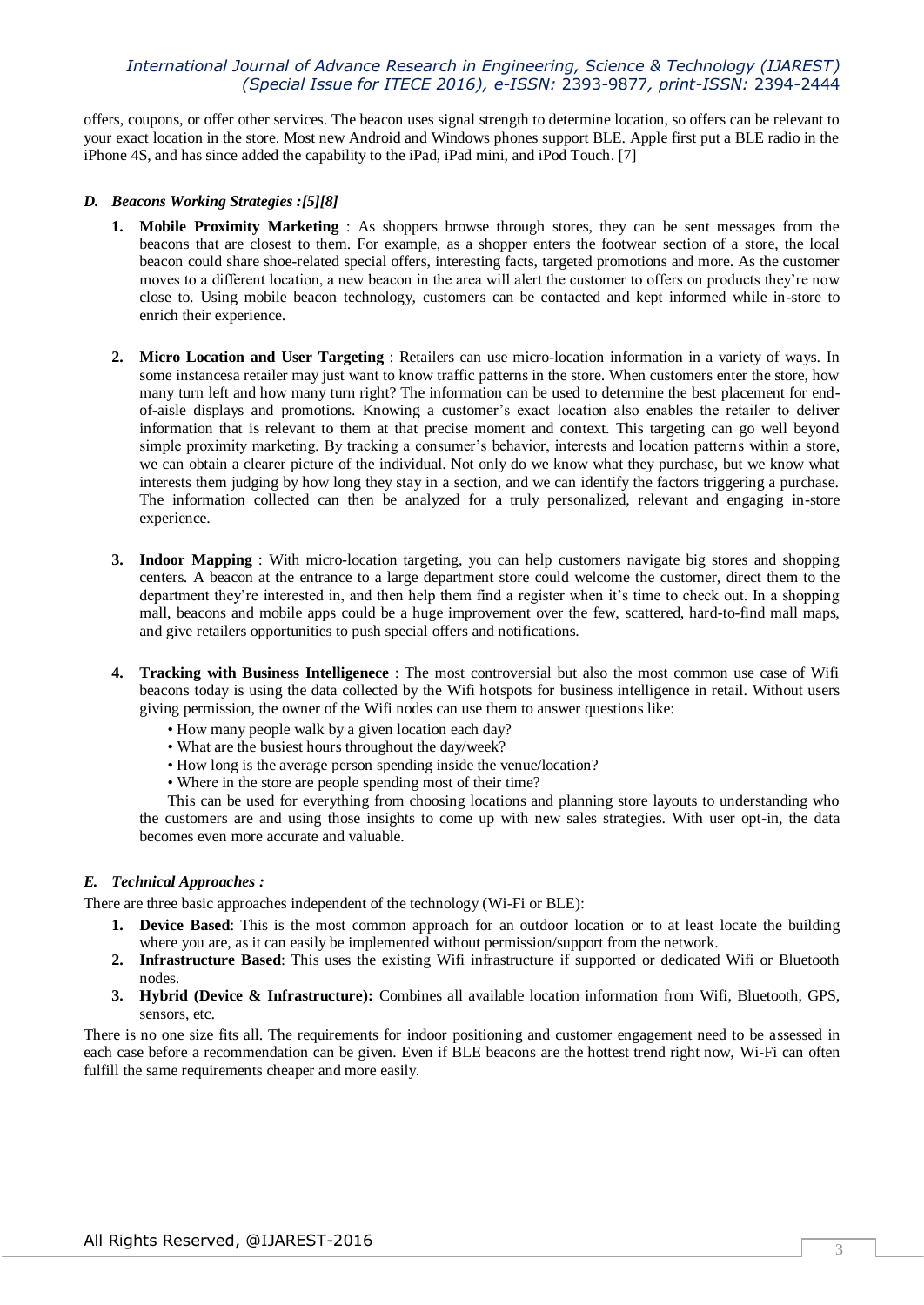*F. Examples of Beacons:[5]*



### *G. Comparing Beacons to other technologies :*

### *Table 1: Comparison of Beacons with other Technologies [11]*

| <b>Factors</b>                                  | iBeacon                                                                                                                                                                                                                          | <b>NFC</b>                                                                                                                                                                                                                                  | <b>GPS</b>                                                                                                                                                                                                                  |
|-------------------------------------------------|----------------------------------------------------------------------------------------------------------------------------------------------------------------------------------------------------------------------------------|---------------------------------------------------------------------------------------------------------------------------------------------------------------------------------------------------------------------------------------------|-----------------------------------------------------------------------------------------------------------------------------------------------------------------------------------------------------------------------------|
| <b>Accessibility</b>                            | With smartphones primarily acting as<br>beacons form<br>receivers,<br>$\rm{a}$<br>highly<br>accessible indoor location technology.                                                                                               | Deploying a NFC system need to<br>plan and invest upfront in new<br>infrastructure.                                                                                                                                                         | GPS is<br>highly<br>accessible<br><sub>a</sub><br>technology.                                                                                                                                                               |
| Range                                           | Beacons typically have a wireless range of<br>$1m$ to 70 m.                                                                                                                                                                      | NFC works at an optimal range of<br>10cm or less.                                                                                                                                                                                           | In this case, the range is unlimited.                                                                                                                                                                                       |
| <b>Accuracy</b>                                 | Beacons being radio transmitters are not<br>very accurate as they stand the chance of<br>interference, as radio signals can be<br>absorbed by different media, such as<br>water, air, human bodies or even metallic<br>surfaces. | NFC is an averagely accurate indoor<br>location technology for near range<br>alone.                                                                                                                                                         | A number of factors such as<br>atmospheric effects, sky blockage<br>etc., play a critical role in the<br>accuracy of GPS. Generally, high-<br>quality GPS receivers provide a<br>horizontal accuracy of more than<br>3.5 m. |
| <b>Security</b>                                 | Beacon Hacking, a common threat to<br>beacon<br>security,<br>Most<br>beacon<br>manufacturers have<br>now<br>put some<br>measures in place to prevent this from<br>happening.                                                     | NFC supports encryption and since<br>it requires close proximity between<br>devices for proper functioning, the<br>odds of a hacker intercepting the<br>signal is minimal.                                                                  | Most manufacturers these days<br>employ various authentication and<br>storage techniques to secure a GPS<br>receiver.                                                                                                       |
| <b>Ease of use</b>                              | Consumers respond to notifications that<br>are triggered on their smartphone when<br>they are within the range of a beacon.                                                                                                      | Consumers use a NFC tag to control<br>timing and engagement.                                                                                                                                                                                | Consumers have to switch on the<br>GPS on their smartphones.                                                                                                                                                                |
| <b>Energy</b><br><b>Efficiency</b>              | Majority of beacons are battery powered<br>and last for up to one year before they<br>need to be replaced. You can even find,<br>USB powered and electromagnetic wave<br>powered beacons in the market these days.               | NFC does not need power to<br>function. Each NFC tag creates its<br>own power when it is in the<br>presence<br><sub>of</sub><br>NFC-enabled<br>an<br>smartphone.                                                                            | Constantly searching for satellites<br>can result in a huge battery drain.<br>Thus, when it comes to an "always-<br>on" use case, GPS is a poor<br>solution to go ahead with.                                               |
| Privacy                                         | Beacons can be more intrusive as<br>irrespective of who deployed the beacons,<br>a mobile app can be configured to monitor<br>consumer movements as they move along.                                                             | NFC is less intrusive as the<br>movements of a consumer can only<br>be monitored based on the NFC tag<br>that they have engaged with. No<br>third party, other than the one who<br>has supplied the tag contents can<br>monitor engagement. | Privacy risk associated with GPS<br>mainly comes from the receivers<br>(devices)<br>and<br>communication<br>mechanism inherent in the<br>manufacturer's servers.                                                            |
| <b>Inherent</b><br>capability of<br>smartphones | iBeacon only requires devices to have<br>Bluetooth LE installed in them, which<br>many smartphones already have.                                                                                                                 | Neither Apple products prior to<br>iPhone<br>6<br>nor<br>other<br>popular<br>smartphones come with an inherent                                                                                                                              | It is an inherent capability of all<br>smartphones.                                                                                                                                                                         |